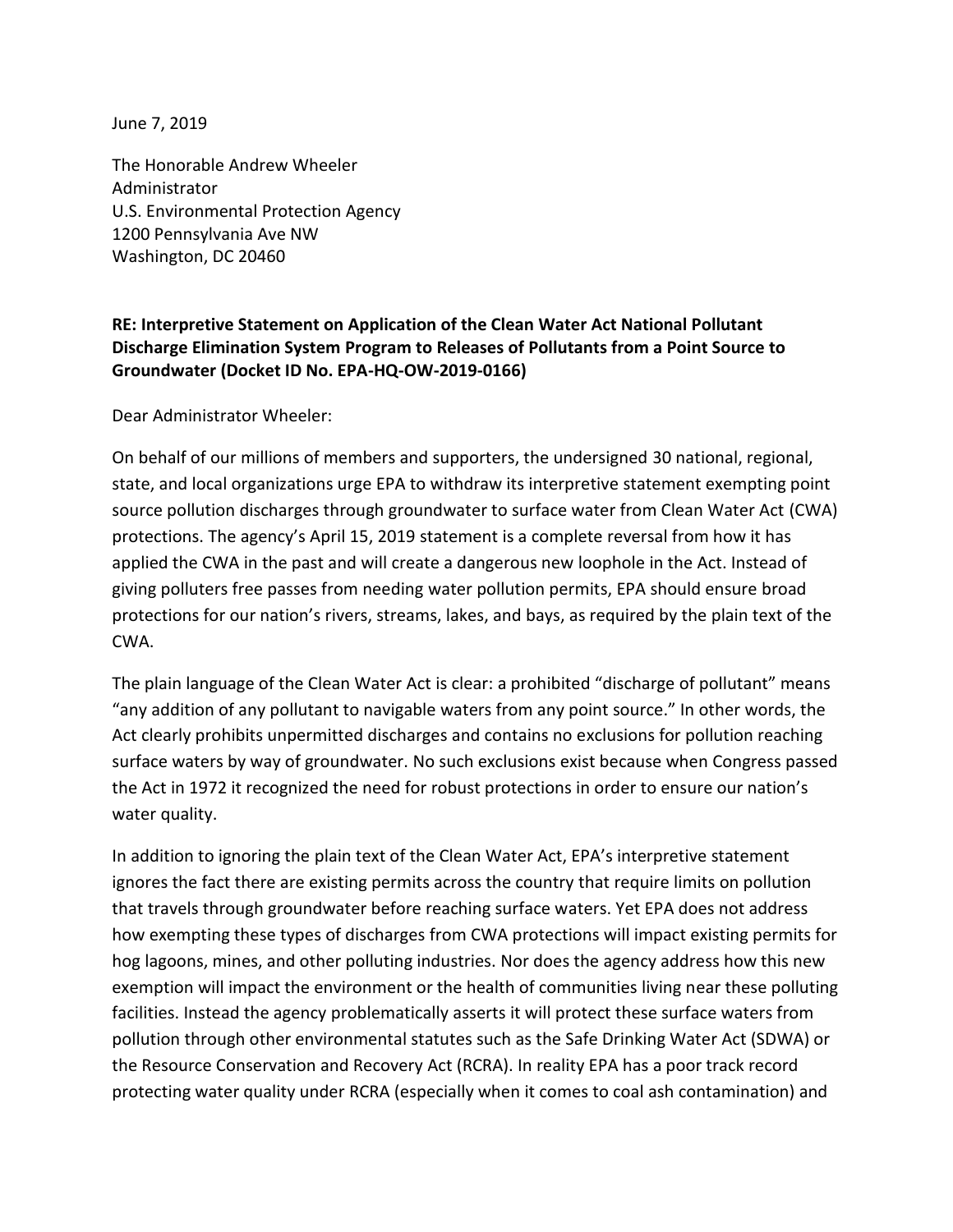SDWA only protects underground sources of drinking water, not surface waters. In addition, the SDWA Underground Injection Control (UIC) program is inadequately funded, overseen, and enforced. In short, these other statues alone are insufficient to protect communities from water pollution.

EPA claims its interpretive statement is "the best, if not the only, reading of the Clean Water Act," but both the Fourth and Ninth Circuit Courts of Appeals recently held that the plain language of the CWA confirms that point-source discharges that reach navigable waters via groundwater are subject to National Pollution Discharge Elimination System (NPDES) permitting. Though EPA acknowledges its statement does not apply in the fourteen states that fall within the Fourth and Ninth Circuits, it fails to address the confusion its abrupt reversal of longstanding regulatory practice—which blatantly contradicts these court rulings—will cause.

Communities across the country are already burdened with too much water pollution—from toxic coal ash ponds to hog lagoons to mining waste to bursting oil pipelines—and EPA's decision to create a new loophole in the Clean Water Act will burden these communities with even more pollution. Our organizations urge EPA to abandon its confusing and dangerous interpretive statement and to instead reaffirm strong clean water protections across the country.

Sincerely,

**National Organizations Alliance of Nurses for Healthy Environments American Sustainable Business Council Environment America Clean Water Action Children's Environmental Health Network Endangered Species Coalition GreenLatinos League of Conservation Voters National Parks Conservation Association Natural Heritage Institute Policy Link River Network Save EPA Sierra Club**

**Regional Organizations Center for a Sustainable Coast** Saint Simons Island, Georgia

**Healthy Gulf** Madison, Mississippi

**League of Women Voters—Upper Mississippi River Region** Andover, MN

**Mississippi River Collaborative** Knoxville, Tennessee

**Passaic River Coalition** Morristown, New Jersey

**WE ACT for Environmental Justice** New York, New York